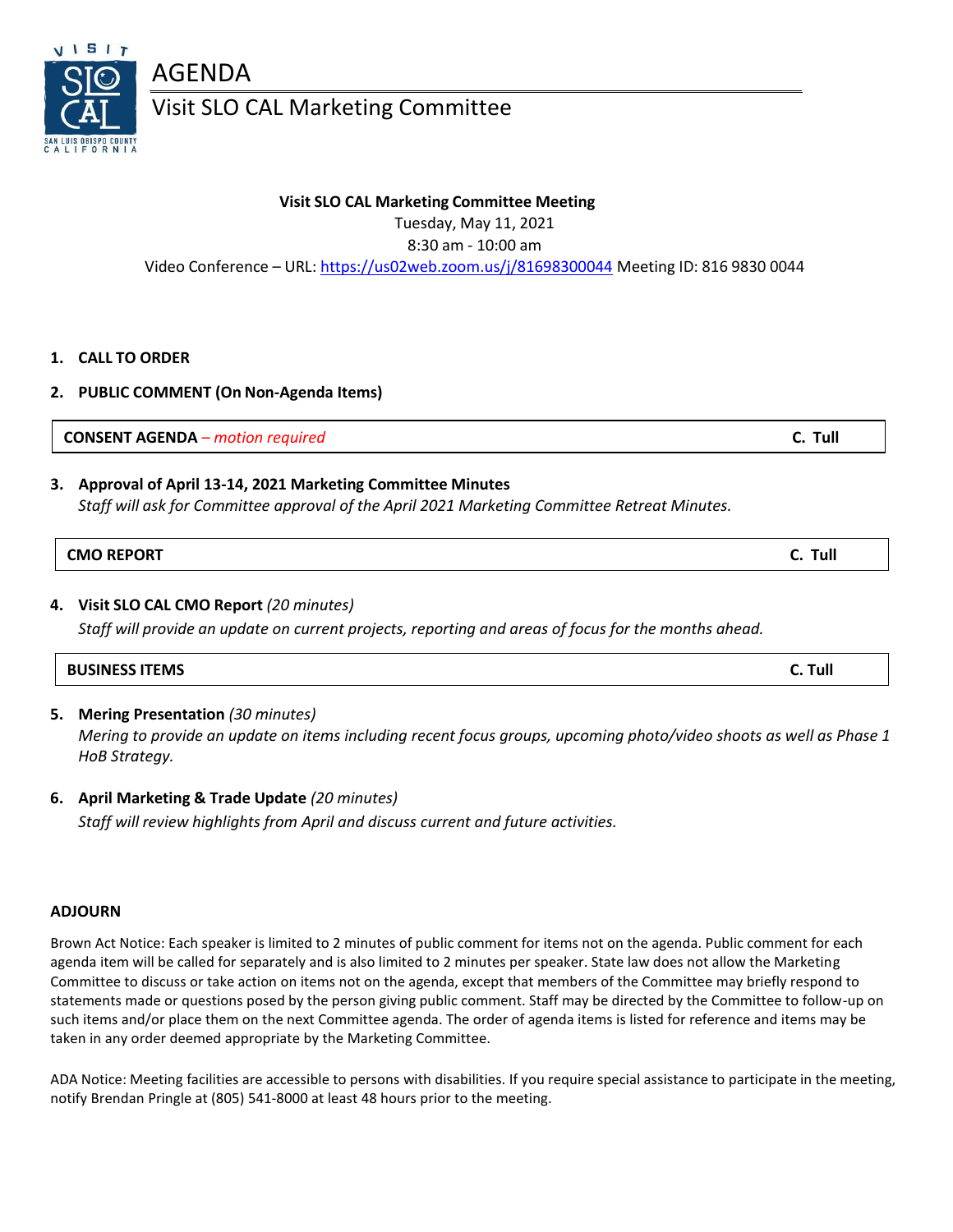

# MINUTES

# Visit SLO CAL Marketing Committee

**Visit SLO CAL Strategic Marketing Committee Retreat Dinner Meeting Minutes** Monday, April 12, 2021 4:00 pm – 7:00 pm SLO Brew Rock 855 Aerovista Ln, San Luis Obispo, CA 93401 Video Conference – URL: <https://us02web.zoom.us/j/83320449683> Meeting ID: 833 2044 9683

### **1. CALL TO ORDER**

**PRESENT**: Ashlee Akers, Jim Allen, Audrey Arellano, Terrie Banish, Jocelyn Brennan, Molly Cano, Cheryl Cumming, Gordon Jackson, Stacie Jacob, Lori Keller, Kathleen Naughton, Joel Peterson, Lindsey Roberts, John Sorgenfrei, Jill Tweedie, Michael Wambolt

**STAFF PRESENT:** Chuck Davison, Cathy Tull, Annie Frew, Brendan Pringle, Ashley Mastako, Vanessa Rodriguez, Eric Parker, Katie Lovelace, Amelia Puhek

**AGENCIES PRESENT:** Angela Berardino - TURNER PR, Brooke Burnham – Arrivalist, Christina Day – Simpleview, Crystal Frank, Simpleview, Tammy Haughey – Mering, Dave Mering - Mering, Aaron Nissen - Simpleview, John Risser - Mering, Beth Shaini - Mering, Amber Steffens - TURNER PR, Grant Stoltz – Simpleview, Maureen Thielen - Mering, Valerie Vento – Mering

### **Call to Order at 4:10 pm.**

### **2. PUBLIC COMMENT (On Non-Agenda Items)**

None.

### **CONSENT AGENDA**

### **3. Approval of March 9, 2021 Marketing Committee Meeting Minutes**

Public Comment – None

Committee Discussion – None.

ACTION: Moved by **Cano/Cuming** to approve the March 9, 2021 Marketing Committee Minutes.

**Motion Carried: 13:0:0 Allen joined after the Consent agenda item.**

#### **BUSINESS ITEMS**

### **4. Introductions & Discussion Overview**

The Committee and Visit SLO CAL agencies introduced themselves to the Committee.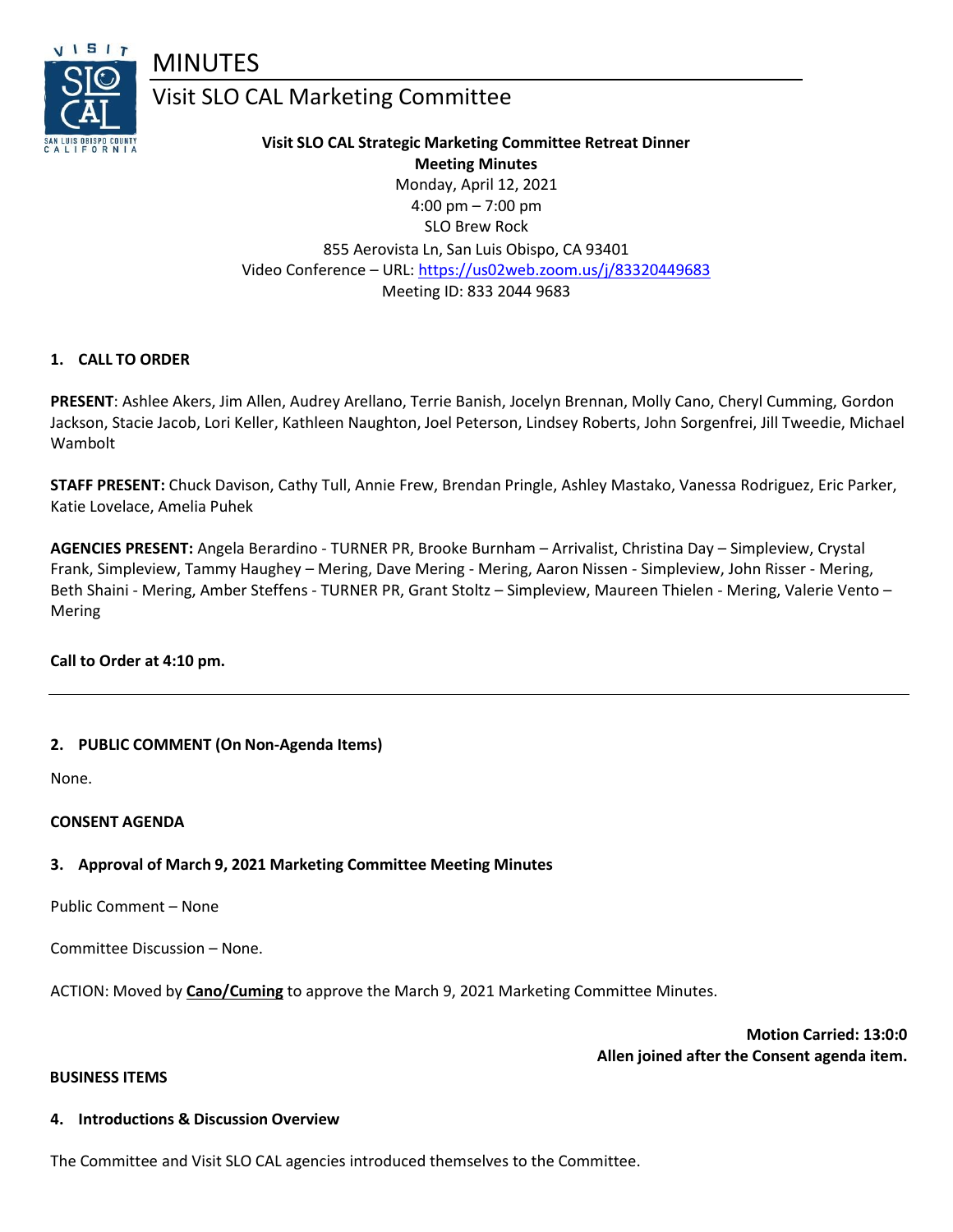Public Comment – None.

Committee Discussion.

## **5. Agency Presentations from Turner PR, Simpleview, Arrivalist, Mering**

Mering, Turner, Simpleview, and Arrivalist presented on future trends and initiatives*.* 

Public Comment – None.

Committee Discussion.

### **6. Wrap Up and Next Steps**

Tull and Davison gave an overview of expectations for the next day.

Public Comment – None.

Committee Discussion.

#### **ADJOURNMENT**

Adjourned at 5:10 pm.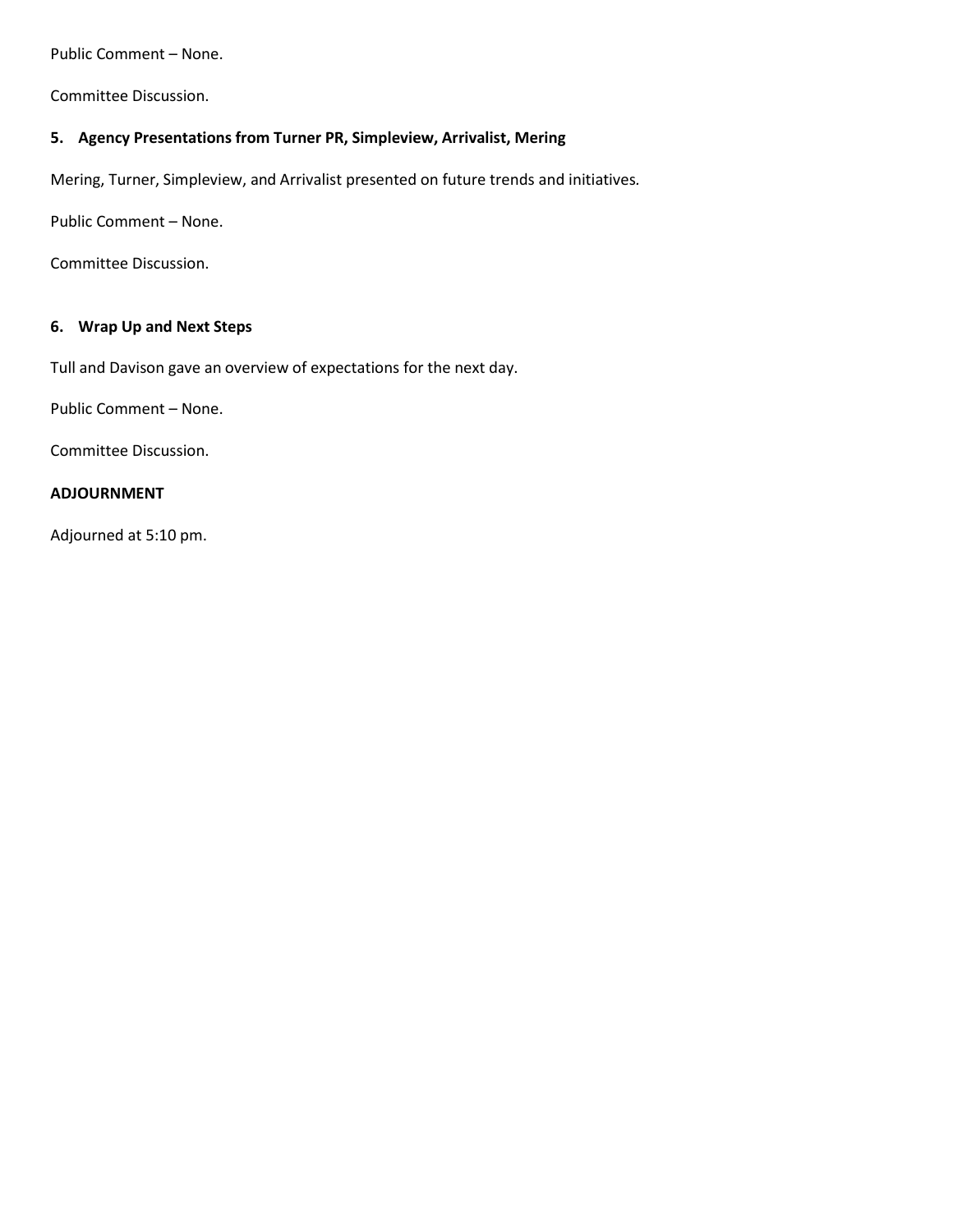MINUTES



# Visit SLO CAL Marketing Committee

# **Visit SLO CAL Strategic Marketing Committee Retreat Meeting Minutes** Tuesday, April 13, 2021 8:30 am - 5:00 pmSLO Brew Rock 855 Aerovista Ln, San Luis Obispo, CA 93401 Video Conference – URL: [https://us02web.zoom.us/j/86190765475M](https://us02web.zoom.us/j/86190765475)eeting ID: 861 9076 5475

**PRESENT**: Ashlee Akers, Jim Allen, Audrey Arellano, Terrie Banish, Jocelyn Brennan, Molly Cano, Cheryl Cuming, Gordon Jackson, Stacie Jacob, Lori Keller, Kathleen Naughton, Joel Peterson, Lindsey Roberts, John Sorgenfrei, Jill Tweedie, Michael Wambolt

**STAFF PRESENT:** Chuck Davison, Cathy Tull, Annie Frew, Brendan Pringle, Ashley Mastako, Vanessa Rodriguez, Eric Parker, Katie Lovelace, Amelia Puhek

**AGENCIES PRESENT:** Angela Berardino - TURNER PR, Brooke Burnham – Arrivalist, Christina Day – Simpleview, Crystal Frank - Simpleview, Tammy Haughey – Mering, Dave Mering - Mering, Aaron Nissen - Simpleview, John Risser - Mering, Beth Shaini - Mering, Amber Steffens - TURNER PR, Grant Stoltz – Simpleview, Maureen Thielen - Mering, Valerie Vento – Mering

### **Call to order at 9:05 am.**

### **PUBLIC COMMENT (On Non-Agenda Items)**

None.

#### **BUSINESS ITEMS**

### **1. Introductions & Discussion Overview**

Tull welcomed the Marketing Committee and provided an overview of the schedule.

Public Comment – None.

Committee Discussion.

### **2. Agency & Visit SLO CAL Presentation Recap**

Tull provided a recap of the presentations from Visit SLO CAL's agencies on April 12, 2021.

Public Comment – None.

Committee Discussion.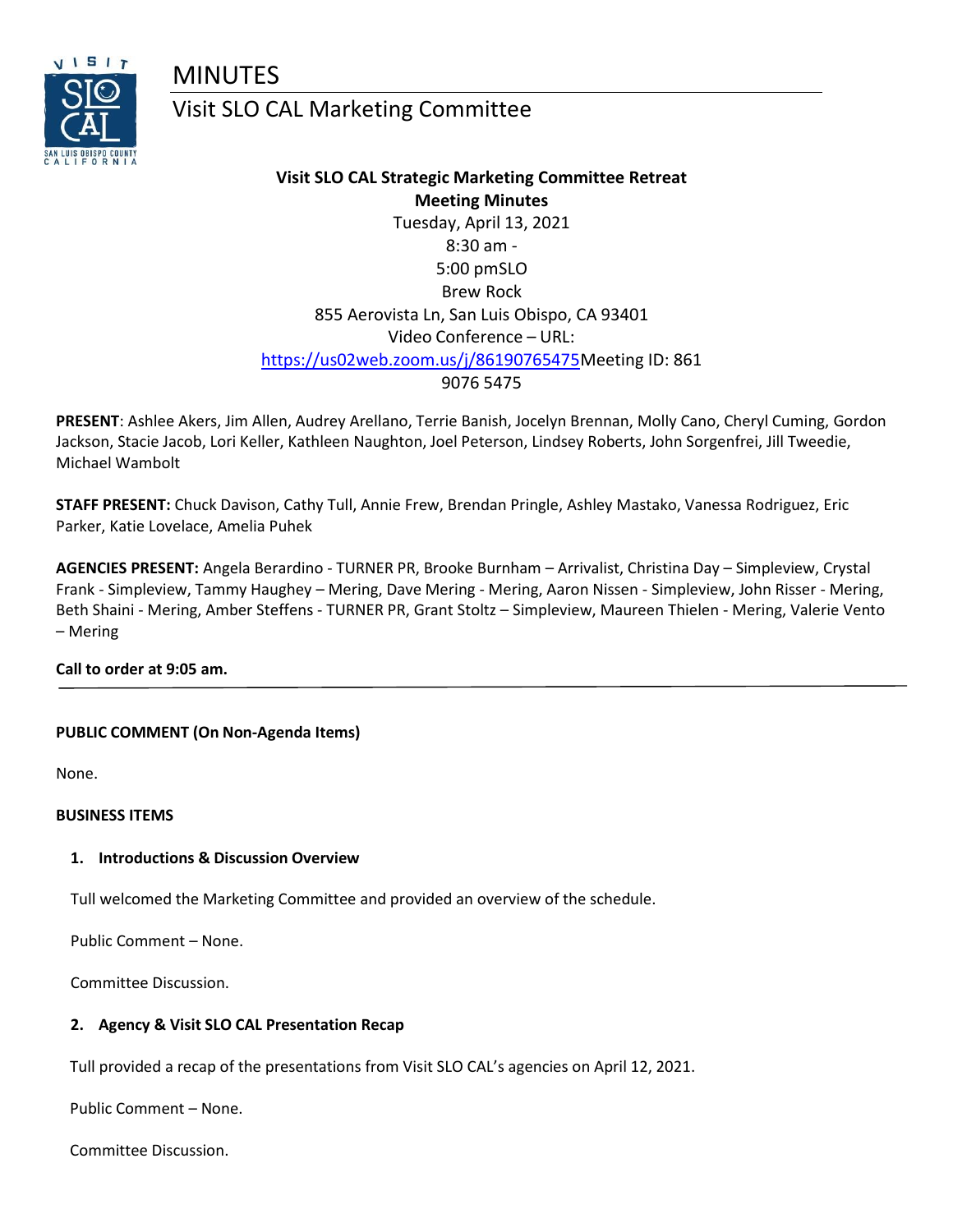### **3. Notes from the CEO**

Davison welcomed the Marketing Committee and provided an overview of Visit SLO CAL programming and how Strategic Direction 2023 relates to other plans, including the Business and Marketing Plan, as well as Experience SLO CAL 2050. Davison gave a CEO update which included the state of the SLO CAL tourism industry and an update on air service, international travel and advocacy. Visit SLO CAL will take Visit California's lead when it comes to re-introducing international markets.

Public Comment – None.

Committee Discussion.

### **4. Marketing Feedback Overview**

Tull shared a recap of the survey results sent to the Marketing Committee prior to the retreat. Highlights included an overall interest in hosting travel writers from both print and digital with a focus on wine, beverage and culinary.

Public Comment – None.

Committee Discussion. Priorities the Committee thought Visit SLO CAL should focus on included advertising in both California and fly markets with a focus on both shoulder and year-round. Davison went over the draft imperatives and key results for next fiscal year 2021-2022.

### **5. Visit SLO CAL Priorities**

### *a.* **Travel Trade – K. Boast**

Boast gave an update on the travel trade and meeting and conference space and outlined upcoming priorities.

Public Comment – None.

Committee Discussion – None.

### *b.* **Brand & Brand Development – Mering**

Val Vento, Mering, updated the Committee on visitor survey results. Vento also reviewed results from stakeholder interviews. Tammy Haughey and John Risser of Mering introduced a SLO CAL brand refresh which will take the existing brand and evolve it to include more storytelling depth and dimension. Vento and Haughey provided an overview of other brands who have implemented a house of brands strategy and the importance of the parent brand in holding them all together.

Public Comment – None.

Committee Discussion - Peterson asked how the individual community tag lines would work with Visit SLO CAL's tagline as to not confuse people with messaging. Haughey responded that this will be the umbrella brand and that from a campaign perspective, it would reflect unique characteristics of the individual brands. Akers suggested the Committee start thinking about individual core experiences inline with the "live vividly" tone to help develop one consistent feeling. Sorgenfrei liked the concept of an evolution rather than a complete re-brand.

*c.* **Media & Campaigns – Mering**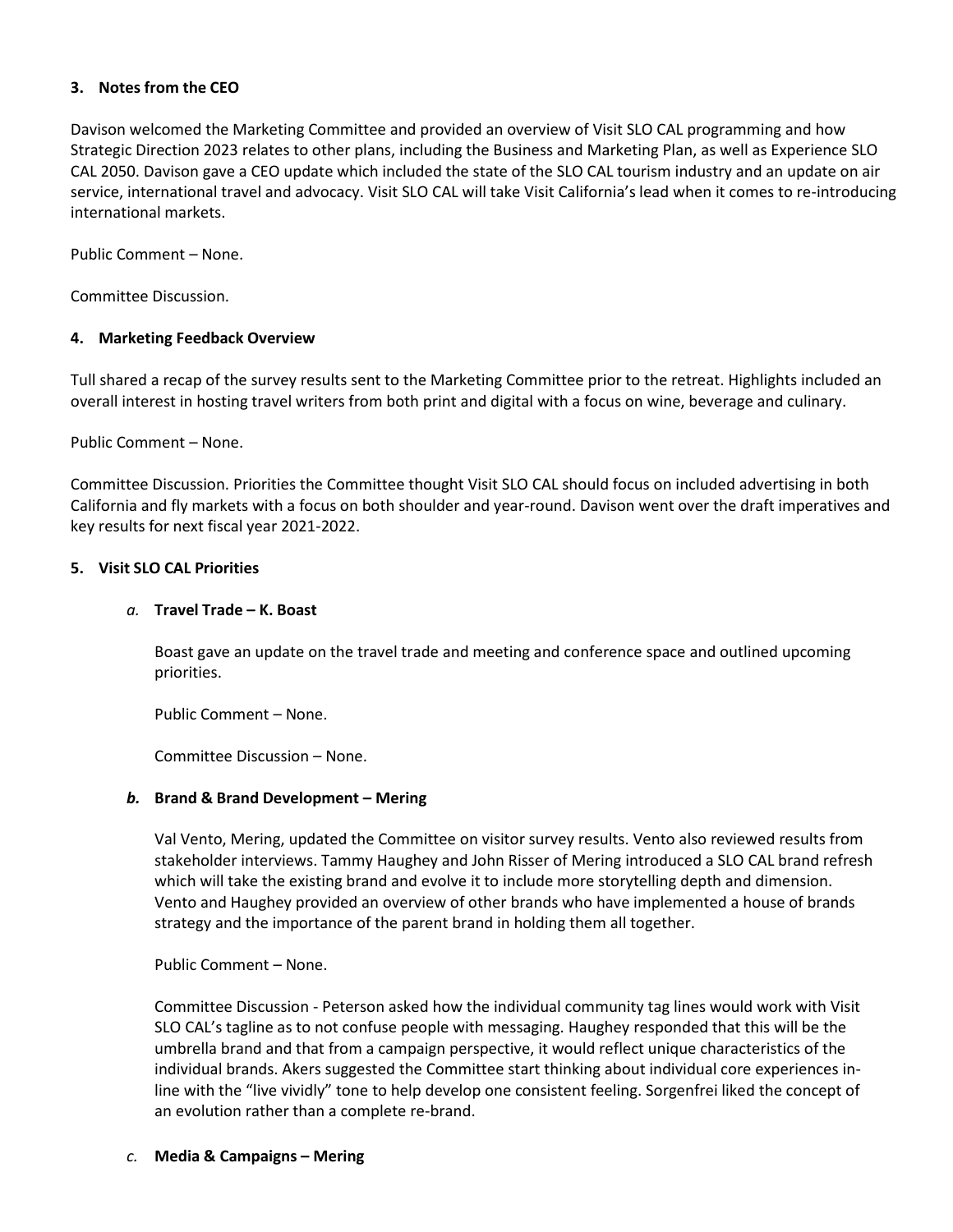Maureen Thielen and Beth Shaini gave an overview of demographics noting that travelers take on average one major trip per year. Shaini presented the market prioritization which focused on in-state as well as fly-markets as core places to focus efforts. She also provided an overview of the various media channels to consider in order to optimize campaigns.

Public Comment – None.

Committee Discussion – None.

### *d.* **Co-op Opportunities & Asset Gaps**

Tull gave an overview of marketing co-op opportunities and asked for clarification on what assets mean to the Committee. She asked for feedback on Committee's thoughts on podcasts and audio as well as the EDI audience.

Public Comment – None.

Committee Discussion - Jacob discussed expanding video and b-roll outside the 30 second spot to showing people doing something active, and insider tips. Sorgenfrei said he visualized opportunities to co-op into larger shoots and utilize crew in individual destinations. Peterson provided his experience in podcasting, highlighting different wineries and winemakers in Paso Robles which has been a powerful tool in storytelling. Sorgenfrei would like to see Visit SLO CAL blaze the path and provide a co-op opportunity. Cano would like to align in study and asset development to not only identify gaps but pathways to close those gaps. Peterson said he would look to Visit SLO CAL's leadership to help inform individual community's plan.

### *e.* **PR & Communications – Turner**

Angela Berardino provided an update on areas of focus in the earned media space. Macro trends include podcasts, brand partnerships and broadcast collaboration. From a FAM perspective, there will be more individual trips and longer media stays.

Public Comment – None.

Committee Discussion – None.

### *f.* **Research** – **Arrivalist**

Brooke Burnham provided the Committee with an overview of visitation between 2019-YTD 2021 which included Region Visitation Snapshots which are able to compare YOY peak dates, leakage regions and region market share. She added the ability to conduct demographic comparisons between different regions including income, age and family comparison.

Public Comment – None.

Committee Discussion – None.

### *g.* **Website Redesign – Simpleview**

Christina Day gave the Committee an overview of the website design process which includes drafting a new sitemap, wireframe, style guide and prototype. Simpleview will be working closely with Mering on asset development and Visit SLO CAL to ensure KPI's are accounted for.